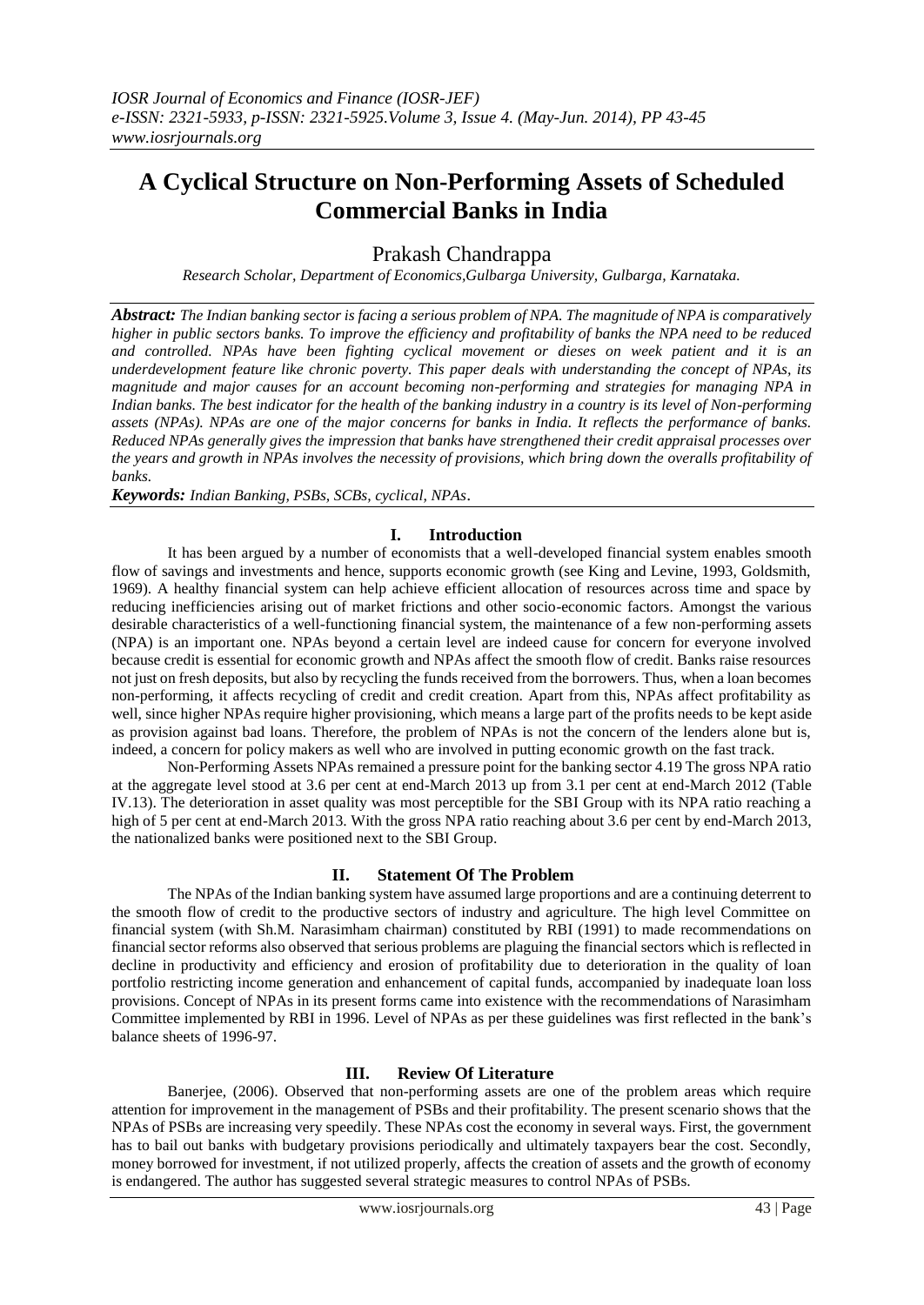Gupta, (2004). analyzed that redeeming features of banking sector reforms is the continuing fall in gross and net NPAs as a proportion of total assets for all bank groups except private sector banks. Huge backlog of NPAs needs resolution of the earthiest as otherwise it can weaken the foundation of entire financial system.

Jatna, (2009). reviewed that the root cause of increasing NPAs in public sector banks is malfunctioning of the banks. This malfunctioning led to the setting up of Narasimham Committee which, in fact, identified the NPA as one of the possible effects of the malfunctioning of PSBs. According to RBI report, 1999 it was stated that the reduction in NPA should be treated as a "national priority".

Krishnamurthi, (2000). States that the mounting NPAs are harmful for the public sector banks. It is seen that the gross NPAs of PSBs are rising very heavily. In banks the NPA curves vary between a gross of Rs.39,253 cores in 1992-'93 to Rs.45,653 cores in 1997-'98.

# **IV. Methodology**

The work is a mix of doctrinaire and empirical survey. It draws heavily from related books, articles, reports, case studies and internet. The data about Indian banking downloaded from internet is crosschecked by the relevant RBI reports.

# **V. Scope OF Npas**

A Non-Performing Asset (NPA) is an advance where.

Interest and/or instalment of principal remains overdue for a period of more than 180 days in respect of a term loan,

The account remains out of order for a period of more than 180 days in respect of an overdraft/cash credit (OD/CC),

The bill remains overdue for a period of more than 180 days in the case of bills purchased and discounted,

Interest and/or instalment of principal remains overdue for two harvest seasons or for a period not exceeding two half years in the case of an advance granted for agricultural purposes.

Any amount to be received remains overdue for a period of more than 180 days in respect of any other accounts.

The mid-term review of the Monetary and Credit Policy of the Reserve Bank of India for the year 2002-03 announced a 90-day-norm for the recognition for loan impairment which has been extended to the StCBs/DCCBs from the year ending 31.03.2006. With effect from March 31, 2006, NPAs include amounts.

Interest and/or instalment of principal remaining overdue for a period of more than 90 days in respect of a term loan.

The amount remains out of order for a period of more than 90 days in respect of a Overdraft/Cash Credit (OD/CC).

The bill remains overdue for a period of more than 90 days in the case of bills purchased and discounted.

In respect of direct agricultural loans the existing norms of classification of NPA will continue. (All direct agricultural advances will be classified as NPA of the interest and/or instalments of principal remains overdue for two harvest seasons but for a period not exceeding two half years). But, in respect of other agricultural loans for allied agricultural activities, 90 days norms will apply.

Any amount to be received remains overdue for a period of more than 90 days in respect of all other accounts.

#### **VI. Gross And Net Npas Of Scheduled Commercial Banks**

Rs in Billion

| Year                           |          |                              |               |     |            |        |         |        |  |
|--------------------------------|----------|------------------------------|---------------|-----|------------|--------|---------|--------|--|
| (end-March)<br><b>Advances</b> |          | <b>Non-Performing Assets</b> |               |     |            |        |         |        |  |
| <b>Gross</b>                   |          | <b>Net</b>                   | <b>Gross</b>  |     | <b>Net</b> |        |         |        |  |
|                                |          |                              | <b>Amount</b> | %GA | $\%TA$     | Amount | $\%NA$  | $\%TA$ |  |
| (1)                            | (2)      | (3)                          | (4)           | (5) | (6)        | (7)    | (8)     | (9)    |  |
| 2005-06                        | 15513.78 | 15168.11                     | 510.97        | 3.3 | 1.8        | 185.43 | $1.2\,$ | 0.7    |  |
| 2006-07                        | 20125.10 | 19812.37                     | 504.86        | 2.5 | 1.5        | 201.01 | 1.0     | 0.6    |  |
| 2007-08                        | 25078.85 | 24769.36                     | 563.09        | 2.3 | 1.3        | 247.30 | 1.0     | 0.6    |  |
| 2008-09                        | 30382.54 | 29999.24                     | 683.28        | 2.3 | 1.3        | 315.64 | 1.1     | 0.6    |  |
| 2009-10                        | 35449.65 | 34970.92                     | 846.98        | 2.4 | 1.4        | 387.23 | 1.1     | 0.6    |  |
| 2010-11                        | 40120.79 | 42987.04                     | 979.22        | 2.4 | 1.4        | 418.13 | 1.0     | 0.6    |  |
| 2011-12                        | 46655.44 | 50746.00                     | 1423.00       | 3.1 | 1.7        | 649.00 | 1.4     | 0.8    |  |

Source: Off-site returns (domestic and provisional) of Banks, Department of Banking Supervision, RBI. (%-percent, GA-gross asset, TA-total asset, NA-net asset)